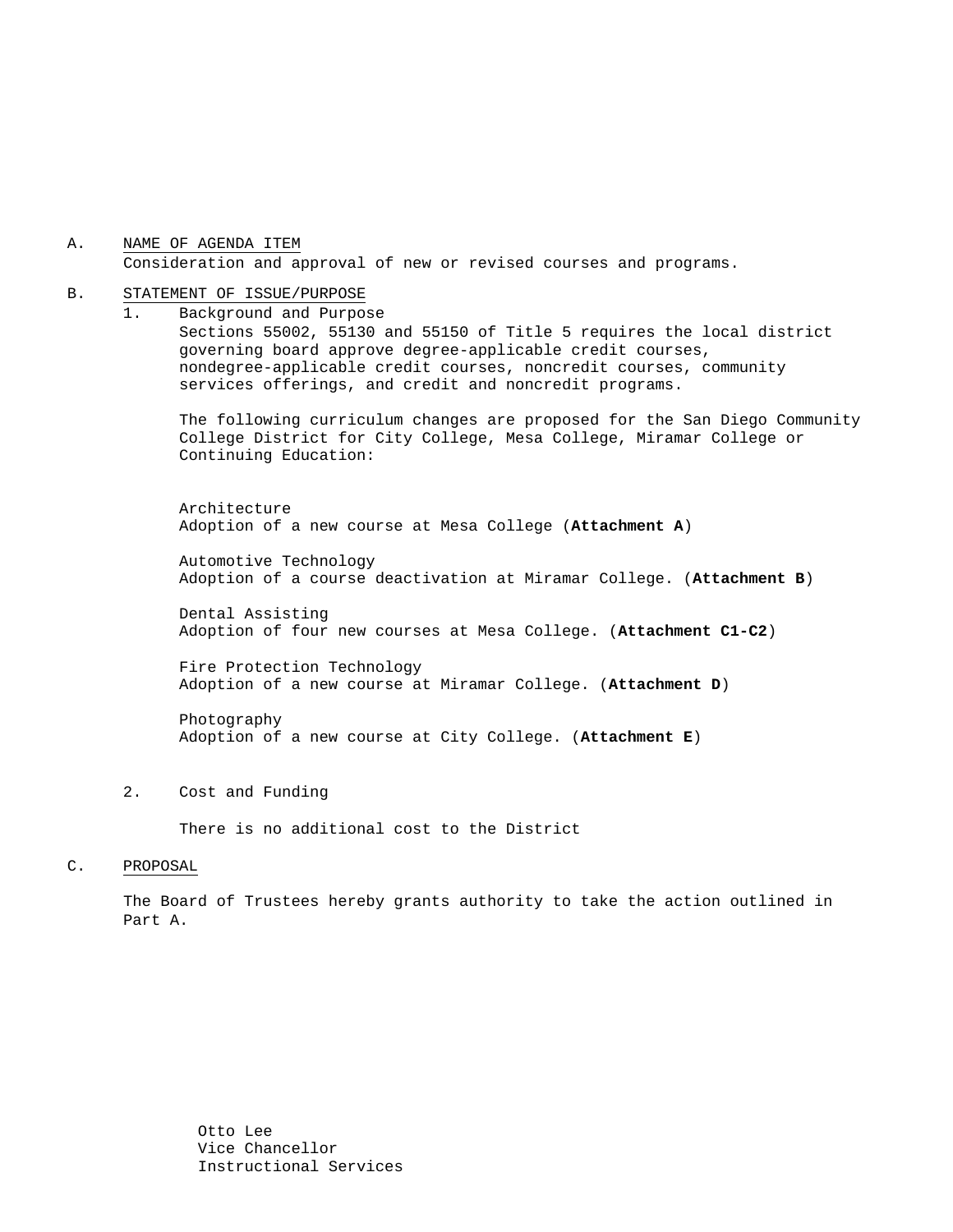Adoption of a new course at Mesa College.

Proposed course at Mesa College:

#### **235 Plants and Design**

### **3 hours lecture, 6 hours lab, 5 units Grade Only**

*Prerequisite:* Architecture 100 and 136, each with a grade of "C" or better, or equivalent. *Advisory:* English 51 and English 56, each with a grade of "C" or better, or equivalent, or Assessment Skill Levels W5 and R5; and Architecture 155 with a grade of "C" or better, or equivalent.

This course is a hands-on study of planting design. Emphasis is placed on the application of historical and contemporary design styles to a variety of environmental conditions. Students design plant combinations to achieve a range of aesthetic, architectural and engineering functions. This course is designed for students and professionals interested in garden design, landscape architecture, architecture, and related fields. (FT) Associate Degree Credit & transfer to CSU and/or private colleges and universities.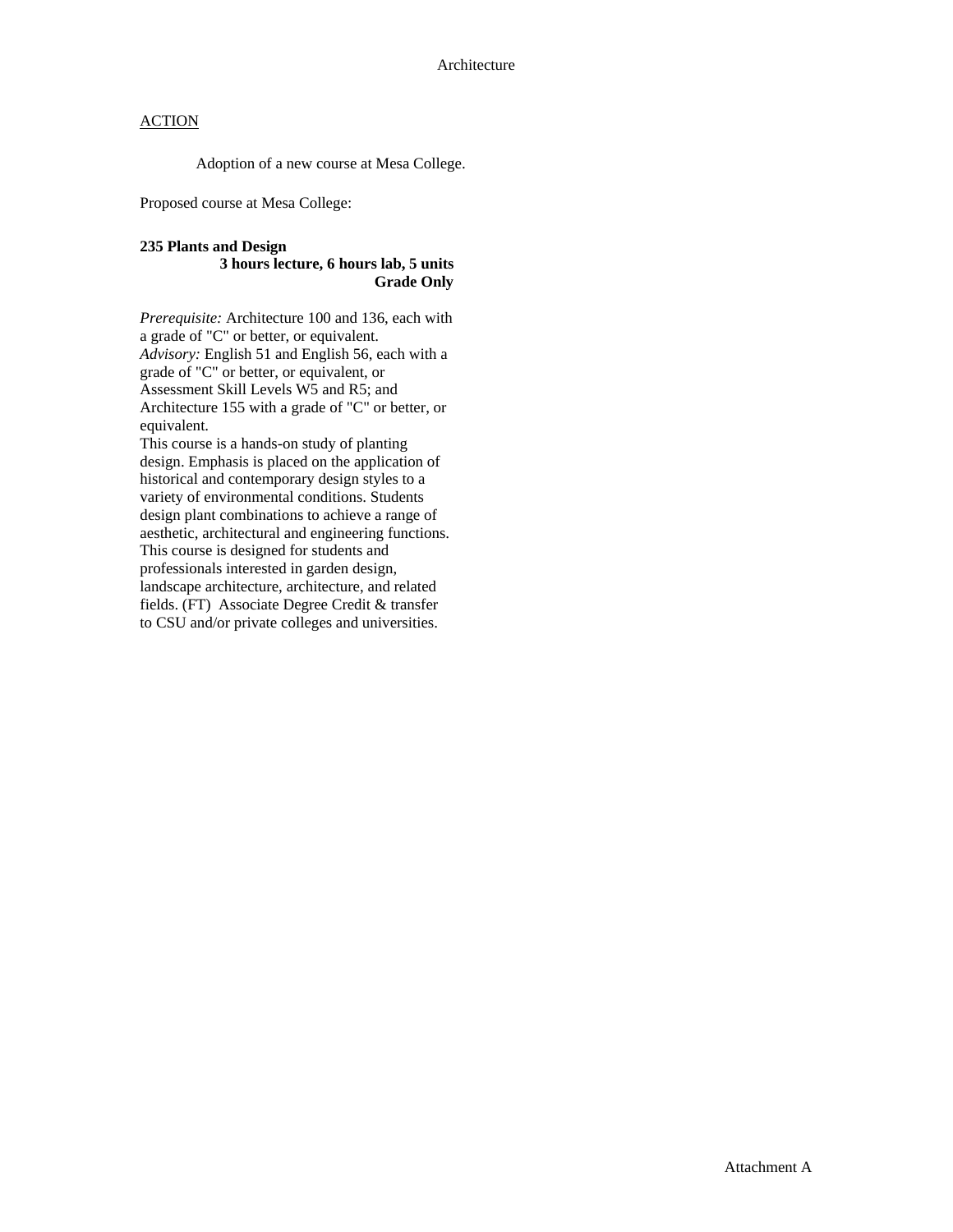Adoption of a course deactivation at Miramar College.

Proposed course deactivation at Miramar College (no longer offered at any college):

### **084 The Clean Air Car**

### **5 hours lecture, 5 units Grade Only**

*Prerequisite:* Automotive Technology 64 with a grade of "C" or better, or equivalent. *Advisory:* English 51, English 56 and Mathematics 32, each with a grade of "C" or better, or equivalent, or Assessment Skill Levels W5, R5 and M20. *Limitation on Enrollment:* This course is not open to students with previous credit for Automotive Technology 195. Students review the content, regulations, and procedures of the smog license state certification examination. The course uses Toyota, Honda, or Chrysler-specific materials as well as other current materials. Students spend 80 hours preparing for the smog license examination. (FT) Associate Degree Credit only and not Transferable.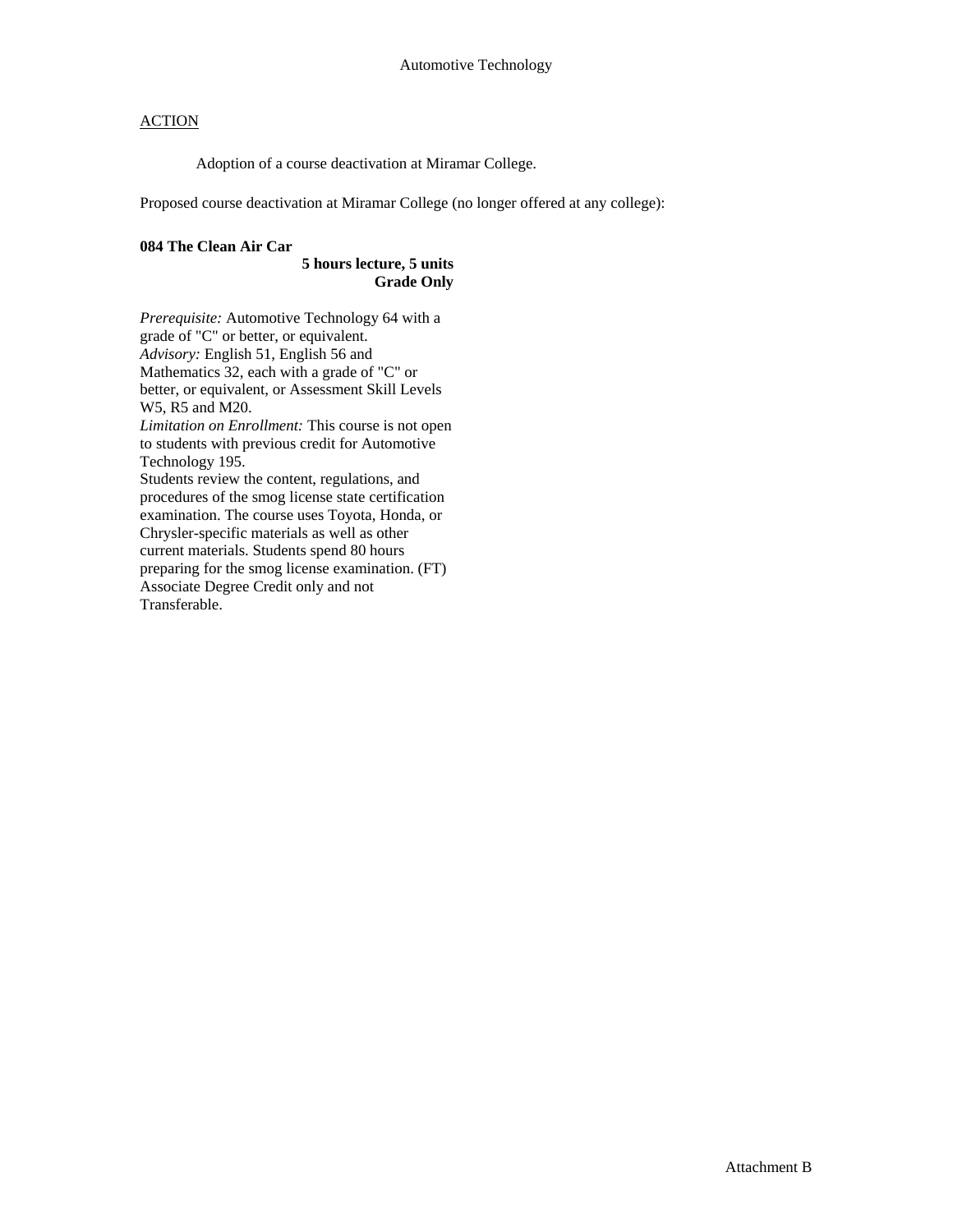Adoption of four new courses at Mesa College.

Proposed courses at Mesa College:

## **162 Intermediate Dental Assisting 2.5 hours lecture, 2.5 units Grade Only**

*Prerequisite:* Dental Assisting 116 and 124, each with a grade of "C" or better, or equivalent. *Corequisite:* Dental Assisting 162L *Limitation on Enrollment:* Special Admission must be admitted to program. *Limitation on Enrollment:* This course is not open to students with previous credit for Dental Assisting 161. This course is a practical study of Prosthodontic Dentistry, Periodontics and Oral and Maxillofacial surgery and Endodontics. This course also includes the role of the surgical assistant and the basics of dental implants. Emphasis is on the fixed and removable dental prosthesis, infection process of periodontal disease, knowledge and skills to complete provisional coverage, an types of dental instruments used in each procedure of the specialties covered in the course. This course is designed for students enrolled in the Dental Assisting program. (FT) Associate Degree Credit & transfer to CSU and/or private colleges and universities.

# **162L Intermediate Dental Assisting Laboratory**

**6 hours lab, 2 units Grade Only** 

*Prerequisite:* Dental Assisting 116L, 124L, and 186A, each with a grade of "C" or better, or equivalent.

*Corequisite:* Dental Assisting 162. *Limitation on Enrollment:* Special Admission must be admitted to program.

*Limitation on Enrollment:* This course is not open to students with previous credit for Dental Assisting 161L.

This intermediate chairside assisting Laboratory presents the practical application of chairside assisting and laboratory techniques in the specialty areas of fixed and removable prosthodontics, oral and maxillofacial surgery, periodontic surgery and endodontic surgery. Laboratory practice includes developing skills in constructing provisional crowns and bridges for direct and indirect application, use and care of specialized instruments, and preparation of impression materials. Skill in surgical assisting are developed in all surgical procedures. This course is intended for the student enrolled in the Dental Assisting program. (FT) Associate Degree Credit & transfer to CSU and/or private colleges and universities.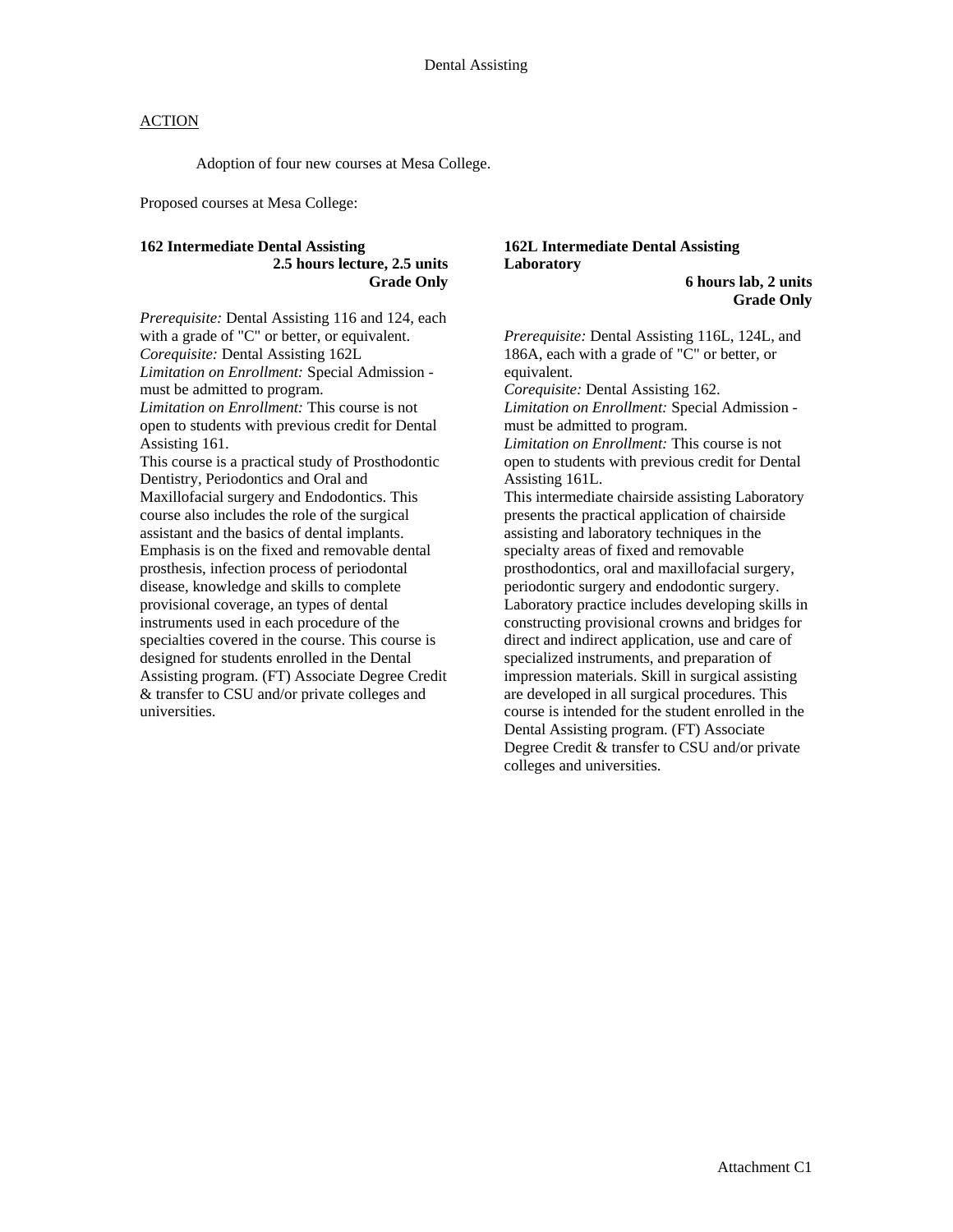## **182 Advanced Dental Assisting 2 hours lecture, 2 units Grade Only**

*Prerequisite:* Dental Assisting 116 with a grade of "C" or better, or equivalent & Dental Assisting 124 with a grade of "C" or better, or equivalent. *Corequisite:* Dental Assisting 182L. *Limitation on Enrollment:* Special Admission must be admitted to program. *Limitation on Enrollment:* This course is not open to students with previous credit for Dental Assisting 181. This course presents discussion and examination of the California Dental Practice Act and National Certification as they apply to dental assistants. This course is also a practical study of orthodontics and pediatric dentistry. Theory and instruction for the California certification courses of Coronal Polish and placement of sealants are also be presented. This course is designed for students enrolled in the Dental Assisting Program. (FT) Associate Degree Credit & transfer to CSU and/or private colleges and universities.

## **182L Advanced Dental Assisting Lab 6 hours lab, 2 units Grade Only**

*Prerequisite:* Dental Assisting 116L and 124L, each with a grade of "C" or better, or equivalent. *Corequisite:* Dental Assisting 182. *Limitation on Enrollment:* Special Admission must be admitted to program. *Limitation on Enrollment:* This course is not open to students with previous credit for Dental Assisting 181L. This course allows the student to perform procedures of the chairside dental assistant in the specialty areas of Orthodontia and Pediatric Dentistry. The dental assisting student develops skills that prepare them to take the California State Registered Dental Assistant (RDA) practical examination. The preclinical includes intra-oral and facial measurements, placement of isolation dams, matrices, liners, bases, custom provisional coverage, and temporary restorations. The following are taught to clinical proficiency: Mouth mirror inspection, use of intra-oral camera, charting the findings, taking impressions for orthodontic study models, bite registration, coronal polish and sealant

placement. (FT) Associate Degree Credit & transfer to CSU and/or private colleges and universities.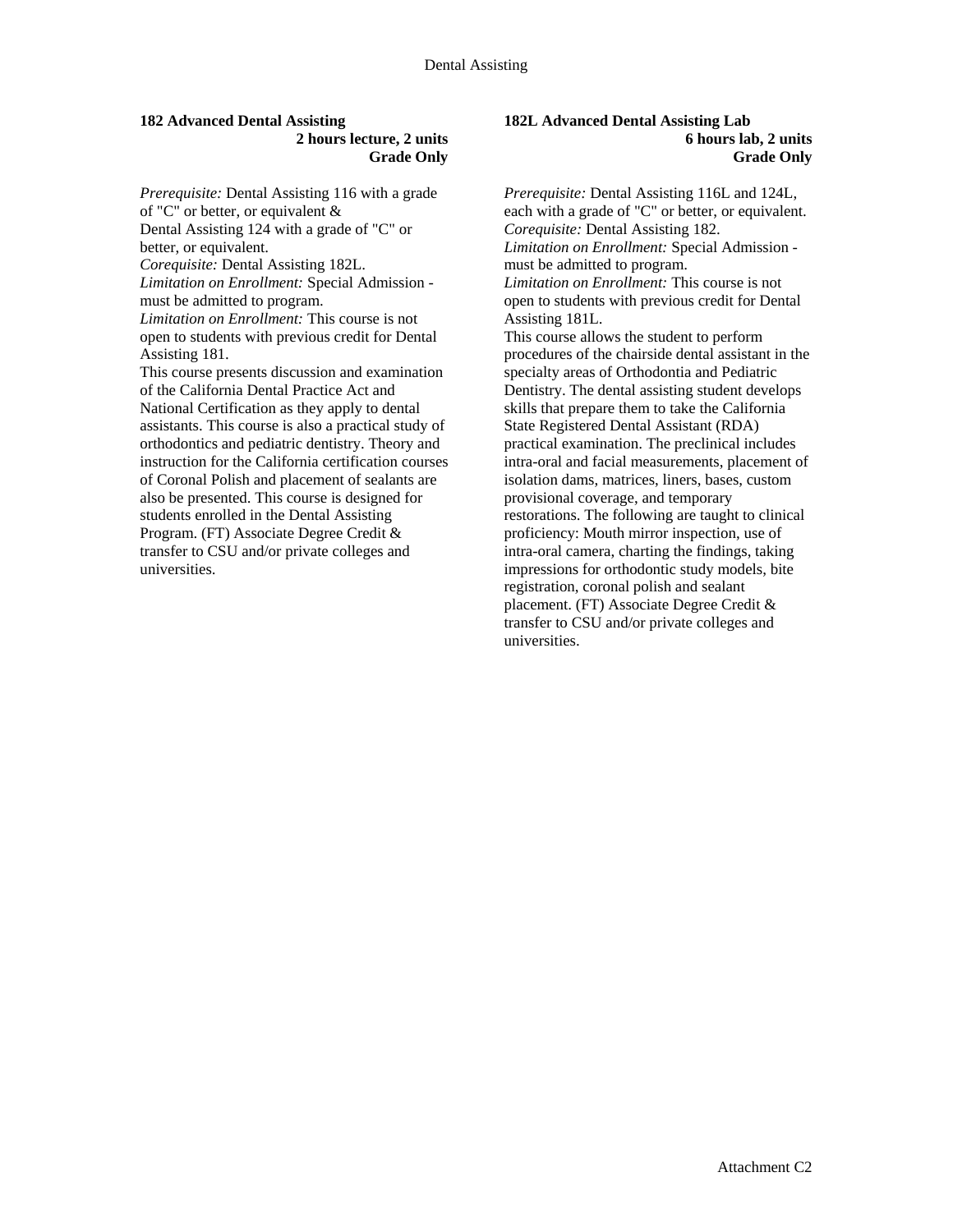Adoption of a new course at Miramar College.

Proposed course at Miramar College:

# **362B In-service Lifeguard Training Modules 13.33 hours lab, 4 units Credit/No Credit Only**

*Prerequisite:* Fire Protection Technology 160 with a grade of "C" or better, or equivalent. This in-service lifeguard training course updates, improves, and assesses the knowledge, skills, and abilities of lifeguard personnel. The course includes EMT-1B recertification. It reviews water rescue and drowning prevention, beach management and law enforcement, leadership, vessel rescue, maritime enforcement, marine firefighting, swift water rescue, SCUBA rescue, technical rope rescue, hazmat/hazMed, weapons of mass destruction, and multiple victim/mass casualty incident command. This course may be repeated as necessary to meet a legally mandated training requirement as a condition of continued or volunteer employment. (FT) Not Applicable to Associate Degree and not a basic skills course.